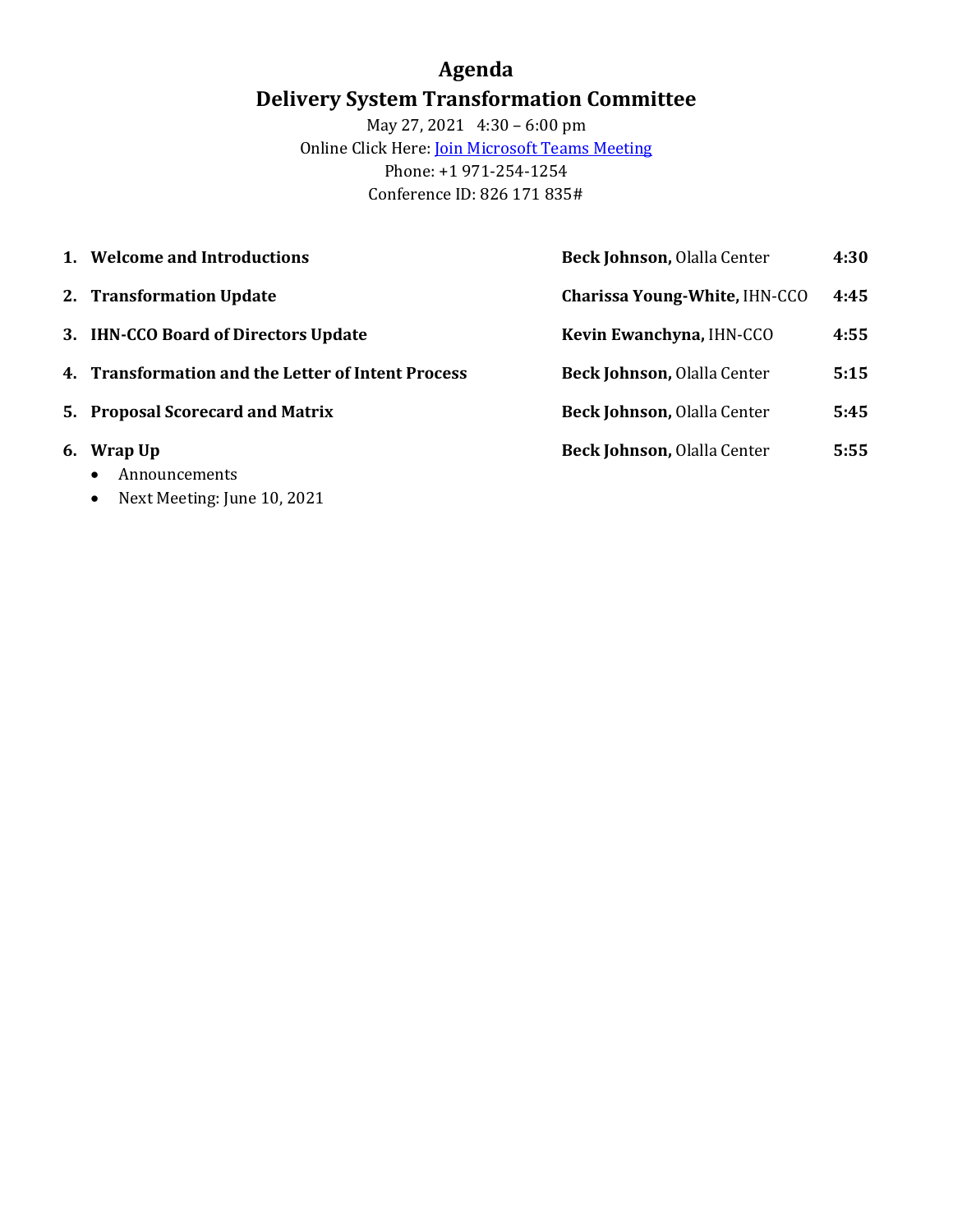| Acronym      | <b>Meaning</b>                                                     |
|--------------|--------------------------------------------------------------------|
| <b>ACEs</b>  | <b>Adverse Childhood Experiences</b>                               |
| <b>APM</b>   | <b>Alternative Payment Methodology</b>                             |
| CAC          | <b>Community Advisory Council</b>                                  |
| <b>CCO</b>   | <b>Coordinated Care Organization</b>                               |
| <b>CEO</b>   | <b>Chief Executive Officer</b>                                     |
| <b>CHIP</b>  | <b>Community Health Improvement Plan</b>                           |
| <b>CHW</b>   | <b>Community Health Worker</b>                                     |
| COO          | <b>Chief Operations Officer</b>                                    |
| <b>CRC</b>   | <b>Colorectal Cancer</b>                                           |
| <b>DST</b>   | <b>Delivery System Transformation Committee</b>                    |
| <b>ED</b>    | <b>Emergency Department</b>                                        |
| <b>EHR</b>   | <b>Electronic Health Records</b>                                   |
| <b>ER</b>    | <b>Emergency Room</b>                                              |
| <b>HE</b>    | <b>Health Equity</b>                                               |
| HN           | <b>Health Navigator</b>                                            |
| <b>HRS</b>   | <b>Health Related Services</b>                                     |
| IHN-CCO      | <b>InterCommunity Health Network Coordinated Care Organization</b> |
| <b>LCSW</b>  | <b>Licensed Clinical Social Worker</b>                             |
| <b>MOU</b>   | <b>Memorandum of Understanding</b>                                 |
| <b>OHA</b>   | <b>Oregon Health Authority</b>                                     |
| <b>PCP</b>   | <b>Primary Care Physician</b>                                      |
| <b>PCPCH</b> | <b>Patient-Centered Primary Care Home</b>                          |
| <b>PMPM</b>  | Per Member Per Month                                               |
| <b>PSS</b>   | <b>Peer Support Specialist</b>                                     |
| <b>PWS</b>   | <b>Peer Wellness Specialist</b>                                    |
| <b>RFP</b>   | <b>Request for Proposal</b>                                        |
| <b>RHIC</b>  | <b>Regional Health Information Collaborative</b>                   |
| <b>RPC</b>   | <b>Regional Planning Council</b>                                   |
| <b>SDoH</b>  | Social Determinants of Health                                      |
| <b>SHP</b>   | <b>Samaritan Health Plans</b>                                      |
| <b>SHS</b>   | <b>Samaritan Health Services</b>                                   |
| <b>SOW</b>   | <b>Statement of Work</b>                                           |
| TI           | <b>Trauma Informed</b>                                             |
| <b>THW</b>   | <b>Traditional Health Worker</b>                                   |
| <b>TQS</b>   | <b>Transformation and Quality Strategy</b>                         |
| <b>UCC</b>   | <b>Universal Care Coordination</b>                                 |
| <b>VbP</b>   | <b>Value Based Payments</b>                                        |
| WG           | Workgroup                                                          |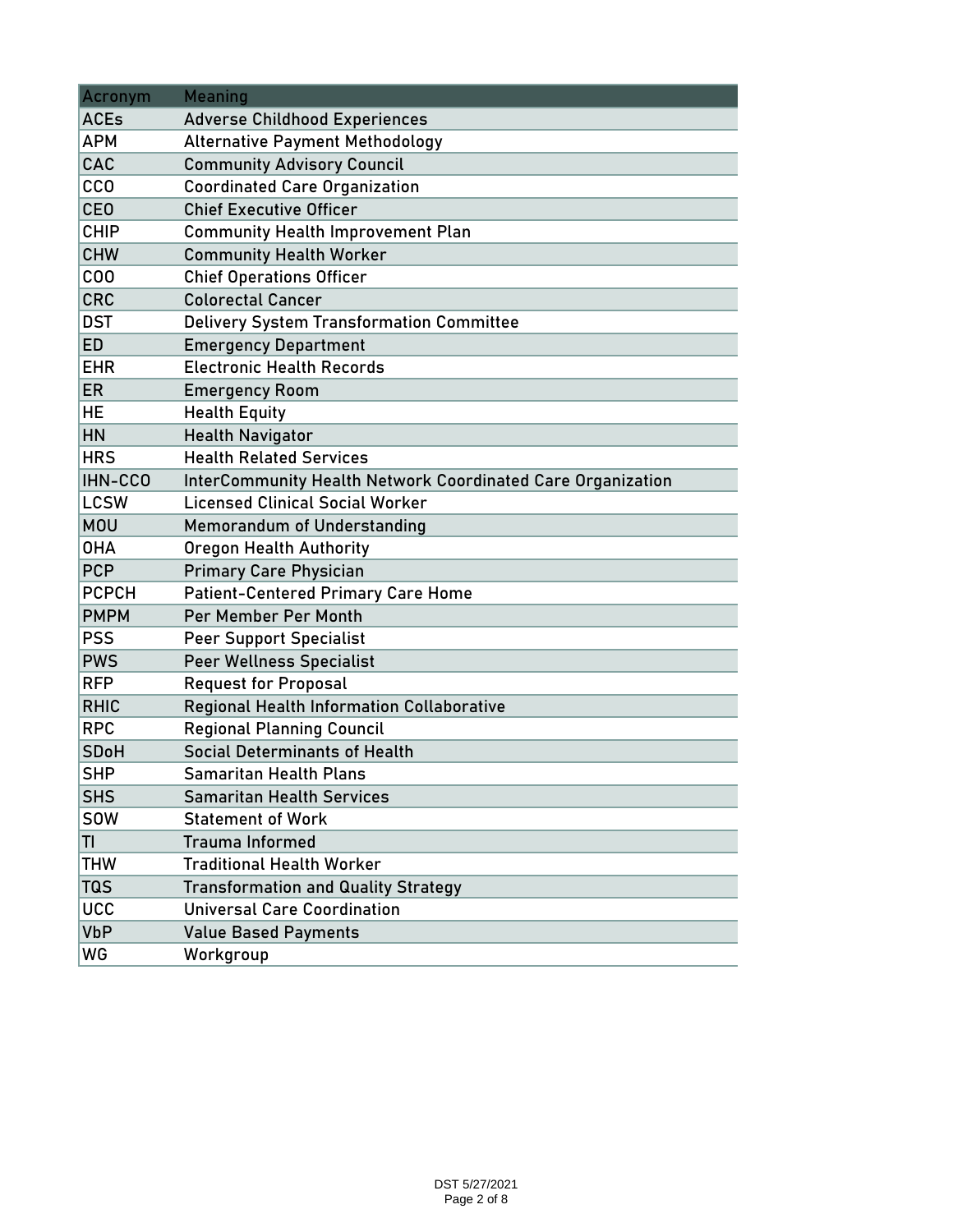# **Delivery System Transformation (DST) Pilots and Workgroups**

| 1/1/20<br>6/30/21<br><b>Bravery Center</b><br><b>Olalla Center</b><br>Lincoln<br>1/1/21<br>12/31/21<br><b>CommCard Program</b><br>The Arc of Benton County<br><b>Benton</b><br>Benton, Lincoln,<br>1/1/21<br>12/31/21<br><b>Community Doula Program</b><br>Heart of the Valley Birth & Beyond<br>Linn<br>1/1/21<br>12/31/21<br><b>Culture of Supports</b><br><b>North End Senior Solutions</b><br>Lincoln<br>Benton, Lincoln,<br>1/1/21<br>12/31/21<br><b>Disability Equity Center</b><br><b>Disability Equity Center</b><br>Linn<br>1/1/21<br>12/31/21<br><b>ENLACES</b><br><b>Casa Latinos Unidos</b><br>Benton, Linn<br>Benton; Lincoln;<br>5/1/15<br><b>InterCommunity Health Network CCO</b><br><b>Health Equity Workgroup</b><br>present<br>Linn<br>1/1/21<br>12/31/21<br><b>Healthy Homes Together</b><br>Albany Partnership for Housing, Family Tree Relief Nursery<br>Linn<br>1/1/20<br>12/31/21<br><b>Hub City Village</b><br><b>Creating Housing Coalition</b><br>Linn<br>Lincoln County Health and Human Services, Confederated<br><b>Hepatitis C Virus Outreach</b><br>1/1/21<br>12/31/21<br>Lincoln<br><b>Screening &amp; Treatment</b><br><b>Tribes of the Siletz Indians</b><br><b>Integrated Foster Child</b><br>Benton; Lincoln;<br>1/1/19<br>12/31/21<br><b>Samaritan Health Services</b><br>Wellbeing<br>Linn<br><b>Linn County Crisis Outreach</b><br>1/1/21<br>12/31/21<br><b>Family Assistance and Resource Center Group</b><br>Linn<br>Response<br>Samaritan Health Services, Linn County Mental Health,<br>1/1/21<br>12/31/21<br><b>Mental Health Home Clinic</b><br>Linn<br>C.H.A.N.C.E.<br><b>Navigation to Permanent</b><br>1/1/20<br>12/31/21<br><b>Lincoln County Sheriff's Office</b><br>Lincoln<br><b>Supportive Housing</b><br>1/1/21<br>12/31/21<br>Linn<br>Partnership for Oral Health<br><b>Capitol Dental Care</b><br>1/1/19<br>12/31/21<br><b>Capitol Dental Care, Lebanon Community Hospital</b><br>Reduce and Improve<br>Linn<br><b>Social Determinants of</b><br>Benton; Lincoln;<br>11/16/17<br><b>InterCommunity Health Network CCO</b><br>present<br><b>Health Workgroup</b><br>Linn<br><b>Skills and Connections to</b><br>1/1/20<br>12/31/21<br><b>Corvallis Housing First</b><br><b>Benton</b><br><b>Support Housing</b><br><b>Traditional Health Workers</b><br>Benton; Lincoln;<br>5/21/13<br><b>InterCommunity Health Network CCO</b><br>present<br>Workgroup<br>Linn<br><b>Universal Care Coordination</b><br>Benton; Lincoln;<br><b>InterCommunity Health Network CCO</b><br>6/26/17<br>On Hiatus<br>Workgroup<br>Linn<br><b>Wellness in Neighborhood</b><br>1/1/20<br>12/31/21<br>OSU Center for Health Innovation, Linn County Public Health<br>Linn<br><b>Stores</b><br>1/1/20<br><b>Wellness to Smiles</b><br>12/31/21<br><b>Advantage Dental from DentaQuest</b><br>Lincoln<br>DST 5/27/2021 | <b>Acronym</b> | <b>Project</b> | <b>Sites</b> | <b>Counties</b> | <b>Start</b> | <b>End</b> |
|-------------------------------------------------------------------------------------------------------------------------------------------------------------------------------------------------------------------------------------------------------------------------------------------------------------------------------------------------------------------------------------------------------------------------------------------------------------------------------------------------------------------------------------------------------------------------------------------------------------------------------------------------------------------------------------------------------------------------------------------------------------------------------------------------------------------------------------------------------------------------------------------------------------------------------------------------------------------------------------------------------------------------------------------------------------------------------------------------------------------------------------------------------------------------------------------------------------------------------------------------------------------------------------------------------------------------------------------------------------------------------------------------------------------------------------------------------------------------------------------------------------------------------------------------------------------------------------------------------------------------------------------------------------------------------------------------------------------------------------------------------------------------------------------------------------------------------------------------------------------------------------------------------------------------------------------------------------------------------------------------------------------------------------------------------------------------------------------------------------------------------------------------------------------------------------------------------------------------------------------------------------------------------------------------------------------------------------------------------------------------------------------------------------------------------------------------------------------------------------------------------------------------------------------------------------------------------------------------------------------------------------------------------------------------------------------------------------------------------------------------------------------------------------------------------------------------------------------------------|----------------|----------------|--------------|-----------------|--------------|------------|
|                                                                                                                                                                                                                                                                                                                                                                                                                                                                                                                                                                                                                                                                                                                                                                                                                                                                                                                                                                                                                                                                                                                                                                                                                                                                                                                                                                                                                                                                                                                                                                                                                                                                                                                                                                                                                                                                                                                                                                                                                                                                                                                                                                                                                                                                                                                                                                                                                                                                                                                                                                                                                                                                                                                                                                                                                                                       | <b>BRAVE</b>   |                |              |                 |              |            |
|                                                                                                                                                                                                                                                                                                                                                                                                                                                                                                                                                                                                                                                                                                                                                                                                                                                                                                                                                                                                                                                                                                                                                                                                                                                                                                                                                                                                                                                                                                                                                                                                                                                                                                                                                                                                                                                                                                                                                                                                                                                                                                                                                                                                                                                                                                                                                                                                                                                                                                                                                                                                                                                                                                                                                                                                                                                       | <b>CCP</b>     |                |              |                 |              |            |
|                                                                                                                                                                                                                                                                                                                                                                                                                                                                                                                                                                                                                                                                                                                                                                                                                                                                                                                                                                                                                                                                                                                                                                                                                                                                                                                                                                                                                                                                                                                                                                                                                                                                                                                                                                                                                                                                                                                                                                                                                                                                                                                                                                                                                                                                                                                                                                                                                                                                                                                                                                                                                                                                                                                                                                                                                                                       | <b>CDP</b>     |                |              |                 |              |            |
|                                                                                                                                                                                                                                                                                                                                                                                                                                                                                                                                                                                                                                                                                                                                                                                                                                                                                                                                                                                                                                                                                                                                                                                                                                                                                                                                                                                                                                                                                                                                                                                                                                                                                                                                                                                                                                                                                                                                                                                                                                                                                                                                                                                                                                                                                                                                                                                                                                                                                                                                                                                                                                                                                                                                                                                                                                                       | <b>CSUP</b>    |                |              |                 |              |            |
|                                                                                                                                                                                                                                                                                                                                                                                                                                                                                                                                                                                                                                                                                                                                                                                                                                                                                                                                                                                                                                                                                                                                                                                                                                                                                                                                                                                                                                                                                                                                                                                                                                                                                                                                                                                                                                                                                                                                                                                                                                                                                                                                                                                                                                                                                                                                                                                                                                                                                                                                                                                                                                                                                                                                                                                                                                                       | <b>DEC</b>     |                |              |                 |              |            |
|                                                                                                                                                                                                                                                                                                                                                                                                                                                                                                                                                                                                                                                                                                                                                                                                                                                                                                                                                                                                                                                                                                                                                                                                                                                                                                                                                                                                                                                                                                                                                                                                                                                                                                                                                                                                                                                                                                                                                                                                                                                                                                                                                                                                                                                                                                                                                                                                                                                                                                                                                                                                                                                                                                                                                                                                                                                       | <b>ENLACES</b> |                |              |                 |              |            |
|                                                                                                                                                                                                                                                                                                                                                                                                                                                                                                                                                                                                                                                                                                                                                                                                                                                                                                                                                                                                                                                                                                                                                                                                                                                                                                                                                                                                                                                                                                                                                                                                                                                                                                                                                                                                                                                                                                                                                                                                                                                                                                                                                                                                                                                                                                                                                                                                                                                                                                                                                                                                                                                                                                                                                                                                                                                       | <b>HEWG</b>    |                |              |                 |              |            |
|                                                                                                                                                                                                                                                                                                                                                                                                                                                                                                                                                                                                                                                                                                                                                                                                                                                                                                                                                                                                                                                                                                                                                                                                                                                                                                                                                                                                                                                                                                                                                                                                                                                                                                                                                                                                                                                                                                                                                                                                                                                                                                                                                                                                                                                                                                                                                                                                                                                                                                                                                                                                                                                                                                                                                                                                                                                       | <b>HHT</b>     |                |              |                 |              |            |
|                                                                                                                                                                                                                                                                                                                                                                                                                                                                                                                                                                                                                                                                                                                                                                                                                                                                                                                                                                                                                                                                                                                                                                                                                                                                                                                                                                                                                                                                                                                                                                                                                                                                                                                                                                                                                                                                                                                                                                                                                                                                                                                                                                                                                                                                                                                                                                                                                                                                                                                                                                                                                                                                                                                                                                                                                                                       | <b>HUBV</b>    |                |              |                 |              |            |
|                                                                                                                                                                                                                                                                                                                                                                                                                                                                                                                                                                                                                                                                                                                                                                                                                                                                                                                                                                                                                                                                                                                                                                                                                                                                                                                                                                                                                                                                                                                                                                                                                                                                                                                                                                                                                                                                                                                                                                                                                                                                                                                                                                                                                                                                                                                                                                                                                                                                                                                                                                                                                                                                                                                                                                                                                                                       | <b>HVOST</b>   |                |              |                 |              |            |
|                                                                                                                                                                                                                                                                                                                                                                                                                                                                                                                                                                                                                                                                                                                                                                                                                                                                                                                                                                                                                                                                                                                                                                                                                                                                                                                                                                                                                                                                                                                                                                                                                                                                                                                                                                                                                                                                                                                                                                                                                                                                                                                                                                                                                                                                                                                                                                                                                                                                                                                                                                                                                                                                                                                                                                                                                                                       | <b>IFCW</b>    |                |              |                 |              |            |
|                                                                                                                                                                                                                                                                                                                                                                                                                                                                                                                                                                                                                                                                                                                                                                                                                                                                                                                                                                                                                                                                                                                                                                                                                                                                                                                                                                                                                                                                                                                                                                                                                                                                                                                                                                                                                                                                                                                                                                                                                                                                                                                                                                                                                                                                                                                                                                                                                                                                                                                                                                                                                                                                                                                                                                                                                                                       | <b>LCCOR</b>   |                |              |                 |              |            |
|                                                                                                                                                                                                                                                                                                                                                                                                                                                                                                                                                                                                                                                                                                                                                                                                                                                                                                                                                                                                                                                                                                                                                                                                                                                                                                                                                                                                                                                                                                                                                                                                                                                                                                                                                                                                                                                                                                                                                                                                                                                                                                                                                                                                                                                                                                                                                                                                                                                                                                                                                                                                                                                                                                                                                                                                                                                       | <b>MHHC</b>    |                |              |                 |              |            |
|                                                                                                                                                                                                                                                                                                                                                                                                                                                                                                                                                                                                                                                                                                                                                                                                                                                                                                                                                                                                                                                                                                                                                                                                                                                                                                                                                                                                                                                                                                                                                                                                                                                                                                                                                                                                                                                                                                                                                                                                                                                                                                                                                                                                                                                                                                                                                                                                                                                                                                                                                                                                                                                                                                                                                                                                                                                       | <b>NPSH</b>    |                |              |                 |              |            |
|                                                                                                                                                                                                                                                                                                                                                                                                                                                                                                                                                                                                                                                                                                                                                                                                                                                                                                                                                                                                                                                                                                                                                                                                                                                                                                                                                                                                                                                                                                                                                                                                                                                                                                                                                                                                                                                                                                                                                                                                                                                                                                                                                                                                                                                                                                                                                                                                                                                                                                                                                                                                                                                                                                                                                                                                                                                       | <b>POH</b>     |                |              |                 |              |            |
|                                                                                                                                                                                                                                                                                                                                                                                                                                                                                                                                                                                                                                                                                                                                                                                                                                                                                                                                                                                                                                                                                                                                                                                                                                                                                                                                                                                                                                                                                                                                                                                                                                                                                                                                                                                                                                                                                                                                                                                                                                                                                                                                                                                                                                                                                                                                                                                                                                                                                                                                                                                                                                                                                                                                                                                                                                                       | <b>RDUC</b>    |                |              |                 |              |            |
|                                                                                                                                                                                                                                                                                                                                                                                                                                                                                                                                                                                                                                                                                                                                                                                                                                                                                                                                                                                                                                                                                                                                                                                                                                                                                                                                                                                                                                                                                                                                                                                                                                                                                                                                                                                                                                                                                                                                                                                                                                                                                                                                                                                                                                                                                                                                                                                                                                                                                                                                                                                                                                                                                                                                                                                                                                                       | <b>SDoHWG</b>  |                |              |                 |              |            |
|                                                                                                                                                                                                                                                                                                                                                                                                                                                                                                                                                                                                                                                                                                                                                                                                                                                                                                                                                                                                                                                                                                                                                                                                                                                                                                                                                                                                                                                                                                                                                                                                                                                                                                                                                                                                                                                                                                                                                                                                                                                                                                                                                                                                                                                                                                                                                                                                                                                                                                                                                                                                                                                                                                                                                                                                                                                       | <b>SKIL</b>    |                |              |                 |              |            |
|                                                                                                                                                                                                                                                                                                                                                                                                                                                                                                                                                                                                                                                                                                                                                                                                                                                                                                                                                                                                                                                                                                                                                                                                                                                                                                                                                                                                                                                                                                                                                                                                                                                                                                                                                                                                                                                                                                                                                                                                                                                                                                                                                                                                                                                                                                                                                                                                                                                                                                                                                                                                                                                                                                                                                                                                                                                       | <b>THWWG</b>   |                |              |                 |              |            |
|                                                                                                                                                                                                                                                                                                                                                                                                                                                                                                                                                                                                                                                                                                                                                                                                                                                                                                                                                                                                                                                                                                                                                                                                                                                                                                                                                                                                                                                                                                                                                                                                                                                                                                                                                                                                                                                                                                                                                                                                                                                                                                                                                                                                                                                                                                                                                                                                                                                                                                                                                                                                                                                                                                                                                                                                                                                       | <b>UCCWG</b>   |                |              |                 |              |            |
|                                                                                                                                                                                                                                                                                                                                                                                                                                                                                                                                                                                                                                                                                                                                                                                                                                                                                                                                                                                                                                                                                                                                                                                                                                                                                                                                                                                                                                                                                                                                                                                                                                                                                                                                                                                                                                                                                                                                                                                                                                                                                                                                                                                                                                                                                                                                                                                                                                                                                                                                                                                                                                                                                                                                                                                                                                                       | <b>WINS</b>    |                |              |                 |              |            |
|                                                                                                                                                                                                                                                                                                                                                                                                                                                                                                                                                                                                                                                                                                                                                                                                                                                                                                                                                                                                                                                                                                                                                                                                                                                                                                                                                                                                                                                                                                                                                                                                                                                                                                                                                                                                                                                                                                                                                                                                                                                                                                                                                                                                                                                                                                                                                                                                                                                                                                                                                                                                                                                                                                                                                                                                                                                       | WtoS           |                |              |                 |              |            |

Page 3 of 8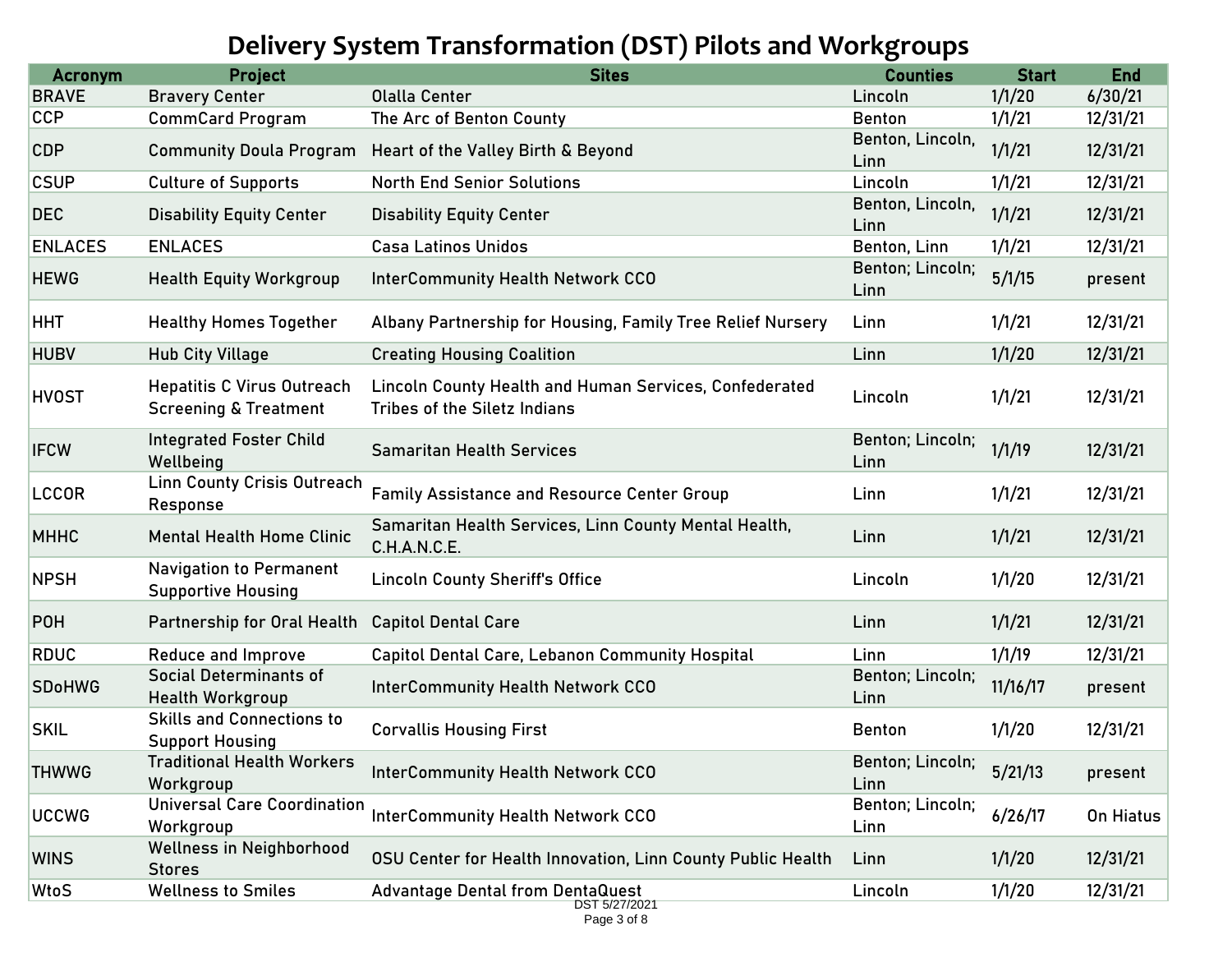# **Delivery System Transformation Committee (DST) 2021 Calendar**

| January                                                         | 7  |                                                     |                          | Strategic Planning: Overview and Charter                     |                   |              | June                                                          | 10                                 | <b>Intern Presentations</b>      |                                             |                                       | <b>LOI</b> Decisions             |  |
|-----------------------------------------------------------------|----|-----------------------------------------------------|--------------------------|--------------------------------------------------------------|-------------------|--------------|---------------------------------------------------------------|------------------------------------|----------------------------------|---------------------------------------------|---------------------------------------|----------------------------------|--|
|                                                                 | 21 | Strategic Planning: Charter, Workgroups, Engagement |                          |                                                              |                   |              |                                                               | 24                                 |                                  |                                             | <b>Pilot Updates</b>                  |                                  |  |
| February                                                        | 4  | <b>HSPO</b>                                         | <b>PWST</b>              | <b>Strategic Planning:</b><br><b>UCC &amp; Health Equity</b> |                   |              | July                                                          | 8                                  |                                  | <b>Pilot Updates</b>                        |                                       |                                  |  |
|                                                                 | 18 | <b>DOUL</b>                                         | <b>RDUC</b>              | <b>Strategic Planning:</b><br><b>UCC Workgroup</b>           |                   |              |                                                               | 22                                 |                                  |                                             | Proposal Review and Discussion (RFP2) |                                  |  |
| March                                                           | 4  |                                                     |                          | <b>Strategic Planning: Pilots/RFP</b>                        |                   |              |                                                               | 5                                  |                                  |                                             |                                       | <b>Proposal Decisions (RFP2)</b> |  |
|                                                                 | 18 | Pilot<br><b>Updates</b>                             |                          | Strategic Planning: Request for Proposal (RFP)               |                   |              | August                                                        | 12                                 |                                  |                                             | <b>Proposal Presentations (RFP1)</b>  |                                  |  |
|                                                                 | 1  |                                                     | <b>RFP Decisions</b>     |                                                              |                   |              |                                                               | 19                                 |                                  |                                             | <b>Proposal Presentations (RFP1)</b>  |                                  |  |
| April                                                           | 15 | <b>Finalizing RFP</b>                               |                          |                                                              |                   |              |                                                               | 2                                  |                                  | <b>Proposal Presentations (RFP1)</b>        |                                       |                                  |  |
|                                                                 | 29 |                                                     | <b>Workgroup Updates</b> | <b>RFP Final Decisions</b>                                   |                   |              | September                                                     | 16                                 | <b>Proposal Decisions (RFP1)</b> |                                             |                                       |                                  |  |
| May                                                             | 13 |                                                     |                          | Proposal Criteria/Scorecard Review                           |                   |              |                                                               | 30                                 |                                  | <b>Workgroup Updates</b>                    |                                       |                                  |  |
|                                                                 | 27 |                                                     | <b>Board Update</b>      | <b>LOI</b> Discussion                                        | Scoring<br>Matrix |              | October 7: Regional Planning Council for Pilot Final Approval |                                    |                                  |                                             |                                       |                                  |  |
|                                                                 |    |                                                     |                          | <b>KEY</b>                                                   |                   |              | <b>October</b>                                                | 14                                 |                                  | Trauma Informed Care Facilitated Discussion |                                       |                                  |  |
|                                                                 |    | Tentative closeout                                  |                          | <b>Booked closeout</b>                                       |                   |              |                                                               | 28                                 |                                  |                                             |                                       |                                  |  |
| <b>Booked RFP</b><br><b>Tentative RFP</b>                       |    |                                                     |                          |                                                              | $_{\rm Nov}$      | 11           |                                                               | Safe and Inclusive Spaces Training |                                  |                                             |                                       |                                  |  |
| Booked strategic planning<br>Tentative strategic planning       |    |                                                     |                          |                                                              |                   | $_{\rm Dec}$ | 9                                                             |                                    |                                  |                                             |                                       |                                  |  |
| Tentative miscellaneous<br><b>Booked miscellaneous</b>          |    |                                                     |                          |                                                              |                   |              |                                                               |                                    |                                  |                                             |                                       |                                  |  |
|                                                                 |    | Tentative training                                  |                          | <b>Booked training</b>                                       |                   |              |                                                               |                                    |                                  |                                             |                                       |                                  |  |
|                                                                 |    | Tentative update                                    |                          | Booked update                                                |                   |              |                                                               |                                    |                                  |                                             |                                       |                                  |  |
| <b>DST 5/27/2021</b><br>Tentative workgroup<br>Booked workgroup |    |                                                     |                          |                                                              |                   |              | Page 4 of 8                                                   |                                    |                                  |                                             |                                       |                                  |  |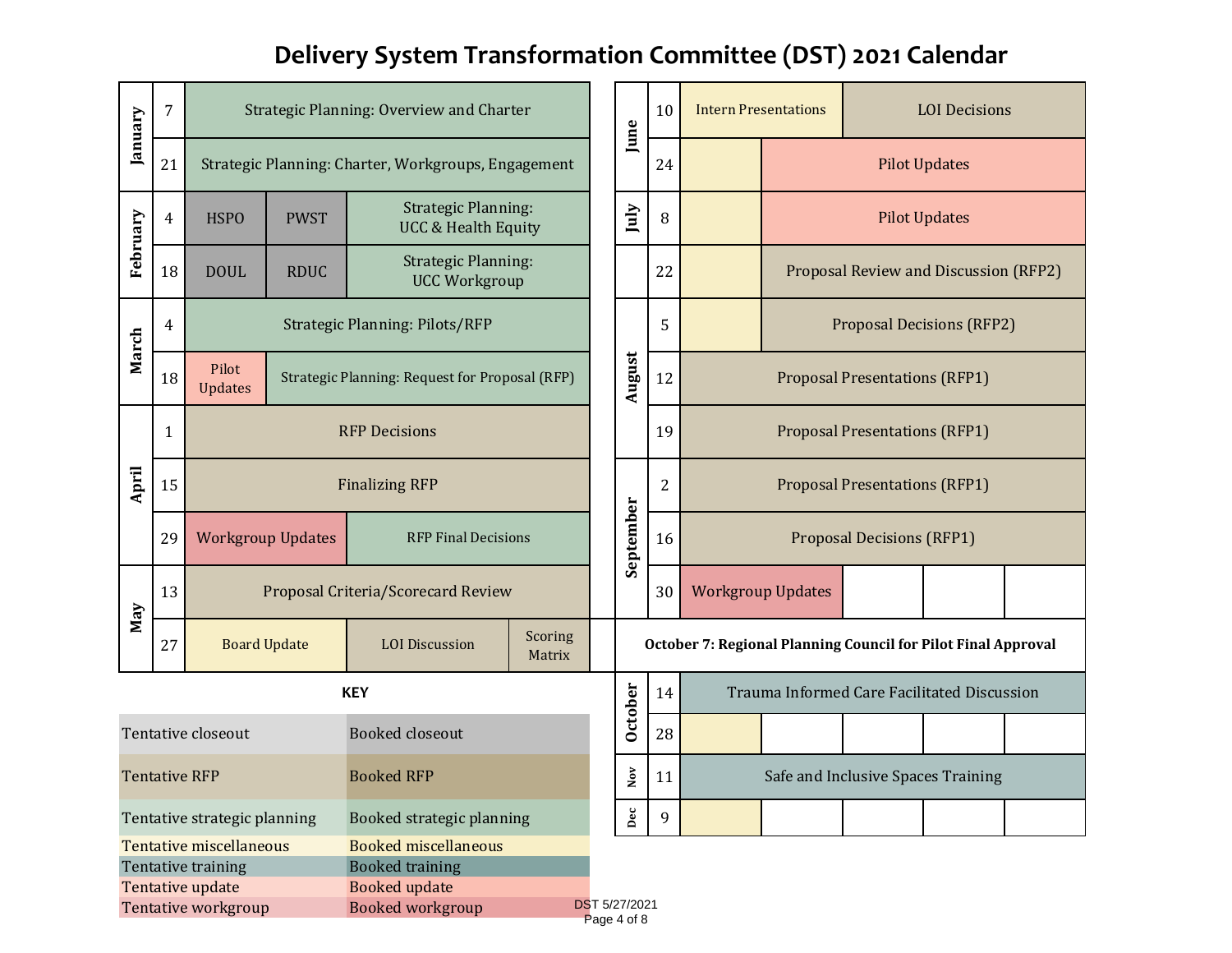#### **Minutes Delivery System Transformation Committee (DST)**

May 13, 2021 4:30-6:00 pm Microsoft Teams (Online)

| Present                    |                      |                       |                           |  |  |  |  |
|----------------------------|----------------------|-----------------------|---------------------------|--|--|--|--|
| <b>Chair: Beck Johnson</b> | Charissa Young-White | Corinna Zib           | <b>Stacey Bartholomew</b> |  |  |  |  |
| Linda Mann                 | Alicia Bublitz       | Chris Folden          | Stephanie Wiegman         |  |  |  |  |
| Marci Howard               | Connie Kay           | Elizabeth Hazlewood   | <b>Allison Myers</b>      |  |  |  |  |
| Lyrica Stelle              | Lance Liden          | <b>Crystal Rowell</b> | Christian Moller-Anderson |  |  |  |  |
| Bettina Schempf            | Paulina Kaiser       | Allison Hobgood       | Larry Eby                 |  |  |  |  |
| <b>Richard Blum</b>        | Andrea Myhre         | Dick Knowles          | Rebekah Fowler            |  |  |  |  |
| Linda Lang                 | Christine Mosbaugh   | Priya Prakash         | Sheree Cronan             |  |  |  |  |
| <b>Britny Chandler</b>     | Jenny Glass          | Danny Magana          |                           |  |  |  |  |

#### **Transformation Update: Charissa Young-White**

#### **Request for Proposal**

- Released May 11, 2021.
- Letters of Intent due June 2, 2021.

#### **SHARE (Supporting Health for All through REinvestment) Initiative**

- Social determinant of health spending by coordinated care organizations.
- The Request for Proposal (RFP) was released at the same time as the DST RFP.
- The Letter of Intent (LOI) is the same for both funding streams.

#### **Proposal Criteria**

- See page 6 of packet.
- Support for sustainability split into three components: replicability, financial sustainability, and depth of community and organizational support.
	- o The matrix for depth of support is not consistent with the others. Changing the language to represent the differences in the scoring. Bring back to the Committee next time.
- Discussion around adding risks/barriers to sustainability.
	- o Consensus not achieved, no changes.
- Weight transformational higher discussion:
	- o Concerns over other regions being left out when transformational is higher.
	- o Consensus not achieved, no changes.
- Discussion around requiring local committee attendance and engagement.
	- o Consensus not achieved, no changes. Will include in future strategic planning discussion.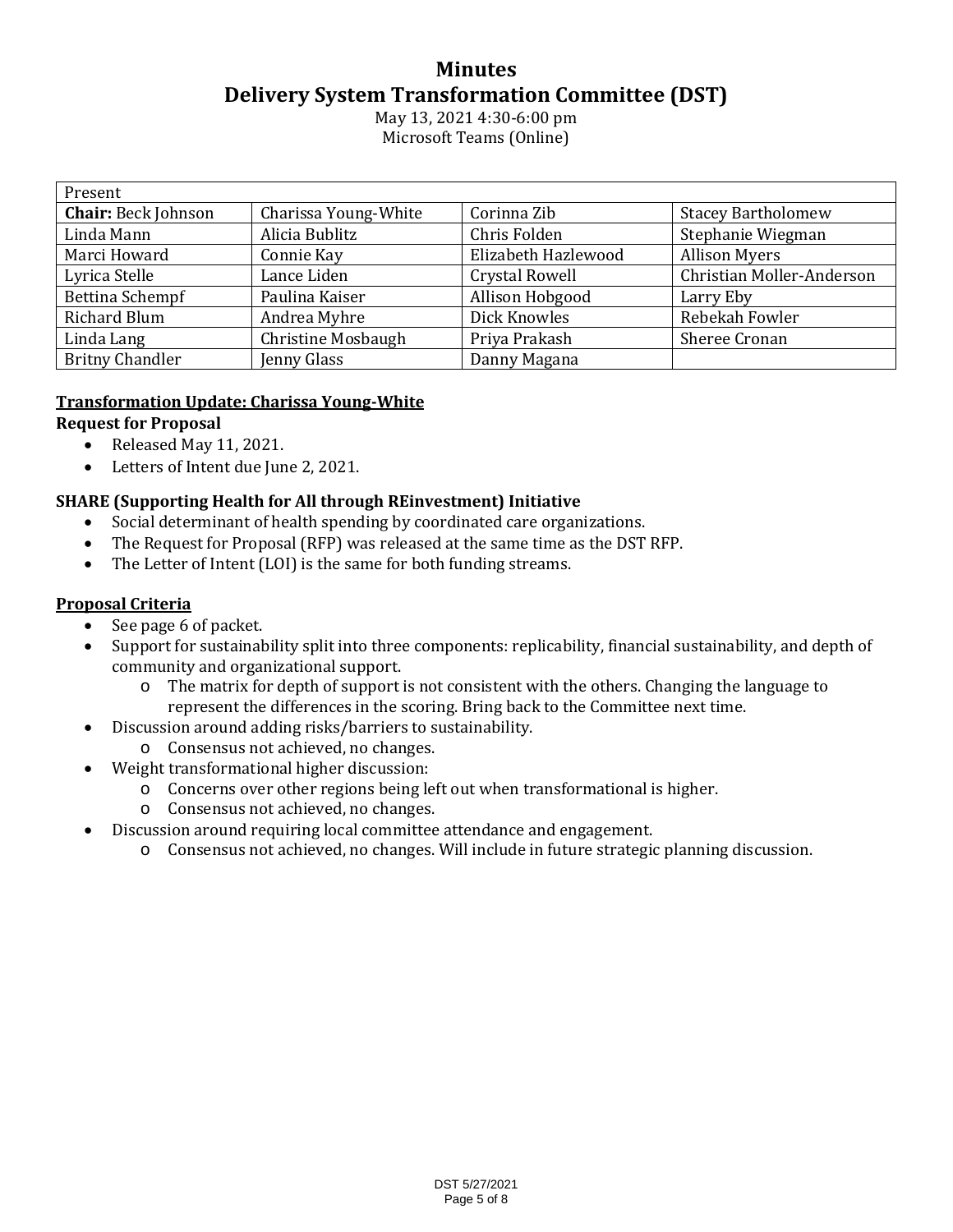## 2020 DST RFP Rankings and Funding Recommendations

| Green is the funding line.                       |                                                  |                                                  |  |  |  |  |  |
|--------------------------------------------------|--------------------------------------------------|--------------------------------------------------|--|--|--|--|--|
| <b>LOI Ranking*</b>                              | <b>Proposal Ranking</b>                          | <b>Funding Recommendations</b>                   |  |  |  |  |  |
| Hepatitis C Virus Outreach Screening & Treatment | <b>Community Doula Program</b>                   | Community Doula Program                          |  |  |  |  |  |
| <b>Disability Equity Center</b>                  | <b>Healthy Homes Together</b>                    | <b>Healthy Homes Together</b>                    |  |  |  |  |  |
| The CommCard Program                             | Hepatitis C Virus Outreach Screening & Treatment | Hepatitis C Virus Outreach Screening & Treatment |  |  |  |  |  |
| <b>Unity Shelter Service Coordination</b>        | <b>Mental Health Home Clinic</b>                 | Mental Health Home Clinic                        |  |  |  |  |  |
| Coastal Kids Mentoring Program                   | <b>Unity Shelter Service Coordination</b>        | <b>ENLACES</b>                                   |  |  |  |  |  |
| Community Based Peer Support                     | Linn County Crisis Outreach Response             | CommCard Program                                 |  |  |  |  |  |
| <b>ENLACES</b>                                   | <b>ENLACES</b>                                   | Linn County Crisis Outreach Response             |  |  |  |  |  |
| <b>Healthy Homes Together</b>                    | <b>Disability Equity Center</b>                  | <b>Culture of Supports</b>                       |  |  |  |  |  |
| Mental Health Home Clinic                        | <b>CommCard Program</b>                          | Partnership for Oral Health                      |  |  |  |  |  |
| Community Doula Program                          | Partnership for Oral Health                      | <b>Disability Equity Center</b>                  |  |  |  |  |  |
| Culture of Supports                              | Coastal Kids Mentoring Program                   | Building a Trauma-Informed Community             |  |  |  |  |  |
| Building a Trauma-Informed Community             | Partners with Parents and Children               | Coastal Kids Mentoring Program                   |  |  |  |  |  |
| Linn County Crisis Outreach Response             | <b>Culture of Supports</b>                       | <b>Community Based Peer Support</b>              |  |  |  |  |  |
| Partnerships for Oral Health                     | <b>Community Based Peer Support</b>              | Hippotherapy Expansion Program                   |  |  |  |  |  |
| Youth Peer Support                               | <b>Hippotherapy Expansion Program</b>            | Partners with Parents and Children               |  |  |  |  |  |
| Hippotherapy Expansion Program                   | Building a Trauma-Informed Community             | Unity Shelter Service Coordination               |  |  |  |  |  |
| Partners with Parents and Children               | Youth Peer Support                               | Youth Peer Support                               |  |  |  |  |  |

Green indicates general agreement from LOI ranking to proposal ranking to funding recommendations, orange indicates disagreement.

| <b>LOI Ranking*</b>                                         | <b>Proposal Ranking</b>                          | <b>Funding Recommendations</b>                   |
|-------------------------------------------------------------|--------------------------------------------------|--------------------------------------------------|
| <b>Hepatitis C Virus Outreach Screening &amp; Treatment</b> | <b>Community Doula Program</b>                   | Community Doula Program                          |
| <b>Disability Equity Center</b>                             | <b>Healthy Homes Together</b>                    | <b>Healthy Homes Together</b>                    |
| The CommCard Program                                        | Hepatitis C Virus Outreach Screening & Treatment | Hepatitis C Virus Outreach Screening & Treatment |
| Unity Shelter Service Coordination                          | <b>Mental Health Home Clinic</b>                 | Mental Health Home Clinic                        |
| Coastal Kids Mentoring Program                              | Unity Shelter Service Coordination               | <b>ENLACES</b>                                   |
| Community Based Peer Support                                | Linn County Crisis Outreach Response             | CommCard Program                                 |
| <b>ENLACES</b>                                              | <b>ENLACES</b>                                   | Linn County Crisis Outreach Response             |
| <b>Healthy Homes Together</b>                               | <b>Disability Equity Center</b>                  | Culture of Supports                              |
| <b>Mental Health Home Clinic</b>                            | <b>CommCard Program</b>                          | Partnership for Oral Health                      |
| <b>Community Doula Program</b>                              | Partnership for Oral Health                      | <b>Disability Equity Center</b>                  |
| <b>Culture of Supports</b>                                  | Coastal Kids Mentoring Program                   | Building a Trauma-Informed Community             |
| <b>Building a Trauma-Informed Community</b>                 | Partners with Parents and Children               | Coastal Kids Mentoring Program                   |
| Linn County Crisis Outreach Response                        | Culture of Supports                              | Community Based Peer Support                     |
| Partnerships for Oral Health                                | Community Based Peer Support                     | <b>Hippotherapy Expansion Program</b>            |
| Youth Peer Support                                          | <b>Hippotherapy Expansion Program</b>            | Partners with Parents and Children               |
| <b>Hippotherapy Expansion Program</b>                       | <b>Building a Trauma-Informed Community</b>      | Unity Shelter Service Coordination               |
| Partners with Parents and Children                          | Youth Peer Support                               | Youth Peer Support                               |

\*Ranking by the Transformation Department as requested by the DST based on the components of Health Equity, Return on Investment, and System Change.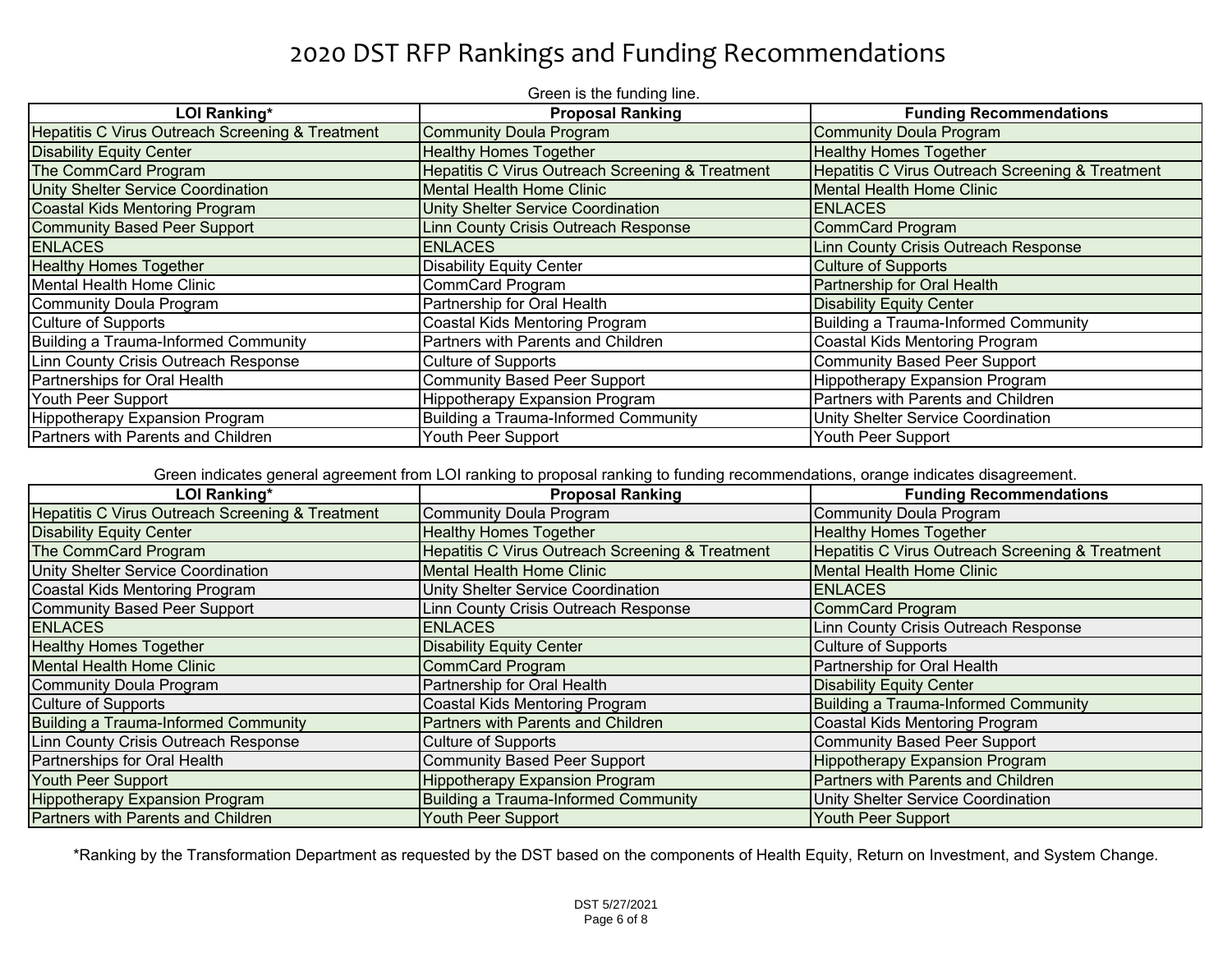# **IHN-CCO DST Pilot Proposal Scorecard**

Pilot Name: Amount Requested:

Applicant Organization:

| Response Scale (write in box to the right)<br><b>See Proposal Scoring Matrix</b> |  |  |  |       |  |  |  |                       |  |
|----------------------------------------------------------------------------------|--|--|--|-------|--|--|--|-----------------------|--|
| Disagree/not included                                                            |  |  |  | Agree |  |  |  | <b>Strongly Agree</b> |  |
|                                                                                  |  |  |  | 4     |  |  |  |                       |  |

| <b>Approach, Significance, and Impact</b>                                                                                                                                                                                                                                                                       | <b>Score</b> |
|-----------------------------------------------------------------------------------------------------------------------------------------------------------------------------------------------------------------------------------------------------------------------------------------------------------------|--------------|
| <b>Transformational:</b> The pilot will be transformative and creates opportunities for innovation and new<br>learning.                                                                                                                                                                                         |              |
| <b>Health Equity:</b> The pilot has a defined approach for fair opportunities for members to be as healthy as<br>possible.                                                                                                                                                                                      |              |
| Health Improvement: The pilot holds promise for making a significant improvement in the health or<br>health care of IHN-CCO members.                                                                                                                                                                            |              |
| Improved Access: The pilot activities will result in improved access of healthcare; availability of<br>services, culturally considerate care, and quality and appropriate care to IHN-CCO members.                                                                                                              |              |
| Need: The proposer has established that there is a substantial need for this pilot and has indicated the<br>demographics of the Medicaid population impacted.                                                                                                                                                   |              |
| <b>Outcomes:</b> Proposal outcomes and measures are aligned to pilot goals and will be sufficient to evaluate<br>pilot success. The pilot yields measurable outcomes that are new or different. The pilot outcomes are<br>aligned with the Community Health Improvement Plan's Outcomes and Indicator Concepts. |              |
| Total Cost of Care: The pilot will likely result in improvement in the total cost of care for IHN-CCO<br>Members. The pilot targets areas of health care associated with rising costs or provides upstream<br>healthcare that will reduce costs long-term.                                                      |              |
| Resource Investment: The budget is reasonable and appropriate to the work proposed. It is well<br>justified and directly tied to the pilot goals. The pilot has exhibited consideration for other funding<br>sources.                                                                                           |              |
| Priority Areas: The pilot has a new or innovative way to address at least one of the priority areas.                                                                                                                                                                                                            |              |
| Financial Sustainability: The pilot has a sustainability plan including continued funding and new<br>reimbursement models. The project will likely continue after DST funding ends.                                                                                                                             |              |
| Replicability: The pilot has a clearly defined plan to spread lessons learned to new organizations or<br>regions such as rural or urban or a new county in the IHN-CCO community.                                                                                                                               |              |
| <b>Depth of Support:</b> The proposer showed clear and strong depth of sponsoring organization support as<br>well as community backing.                                                                                                                                                                         |              |
| <b>TOTAL PROPOSAL SCORE (of a possible 120)</b>                                                                                                                                                                                                                                                                 |              |
| <b>Comments:</b>                                                                                                                                                                                                                                                                                                |              |